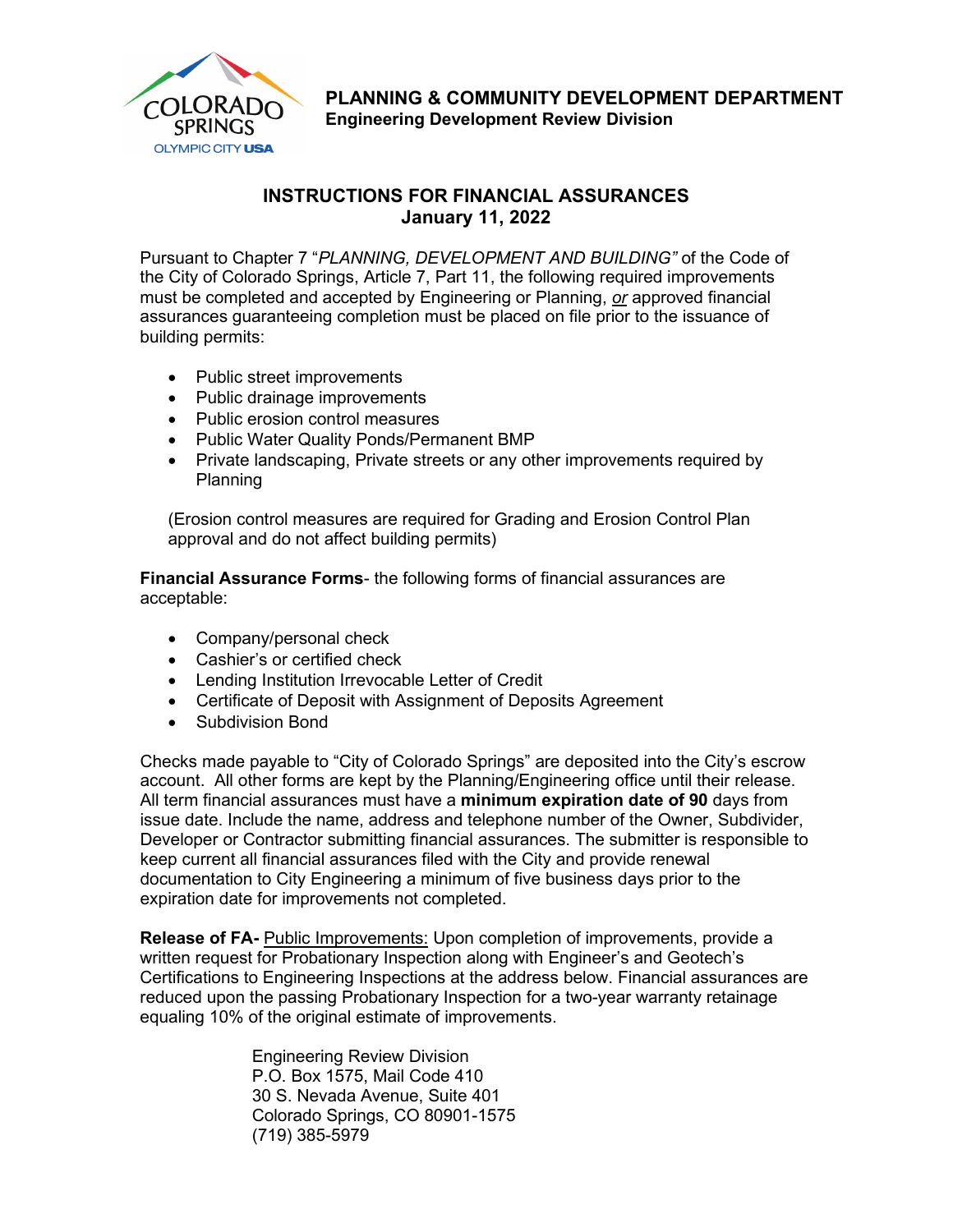Upon completion of the two-year warranty period, provide a written request for Final Inspection to be performed. Once a passing Final Inspection letter is received, the 10% retainage being held for the warranty period, will be released.

Note: Erosion control assurances are not subject to Probationary Inspection and are released in full at the time of Final Inspection.

Private Improvements: Upon completion of private improvements secured by a financial assurance, the applicant or its designee mush request that the City release the financial assurance. The financial assurance will not be released until the City Planner assigned to the project approves the release of the financial assurance.

The financial assurances agreement must be completed in coordination with the City Planner with the financial assurance estimate and prior to submittal of the final and approved financial assurance documents.

**Financial Assurance Information –** contact Planning and Community Development - Engineering Review Division at the address below:

> Andrea Acker Analyst I 30 S. Nevada Ave., Suite 401 P.O. Box 1575, Mail Code 410 Colorado Springs, CO 80901-1575 (719) 385-5046 andrea.acker@coloradosprings.gov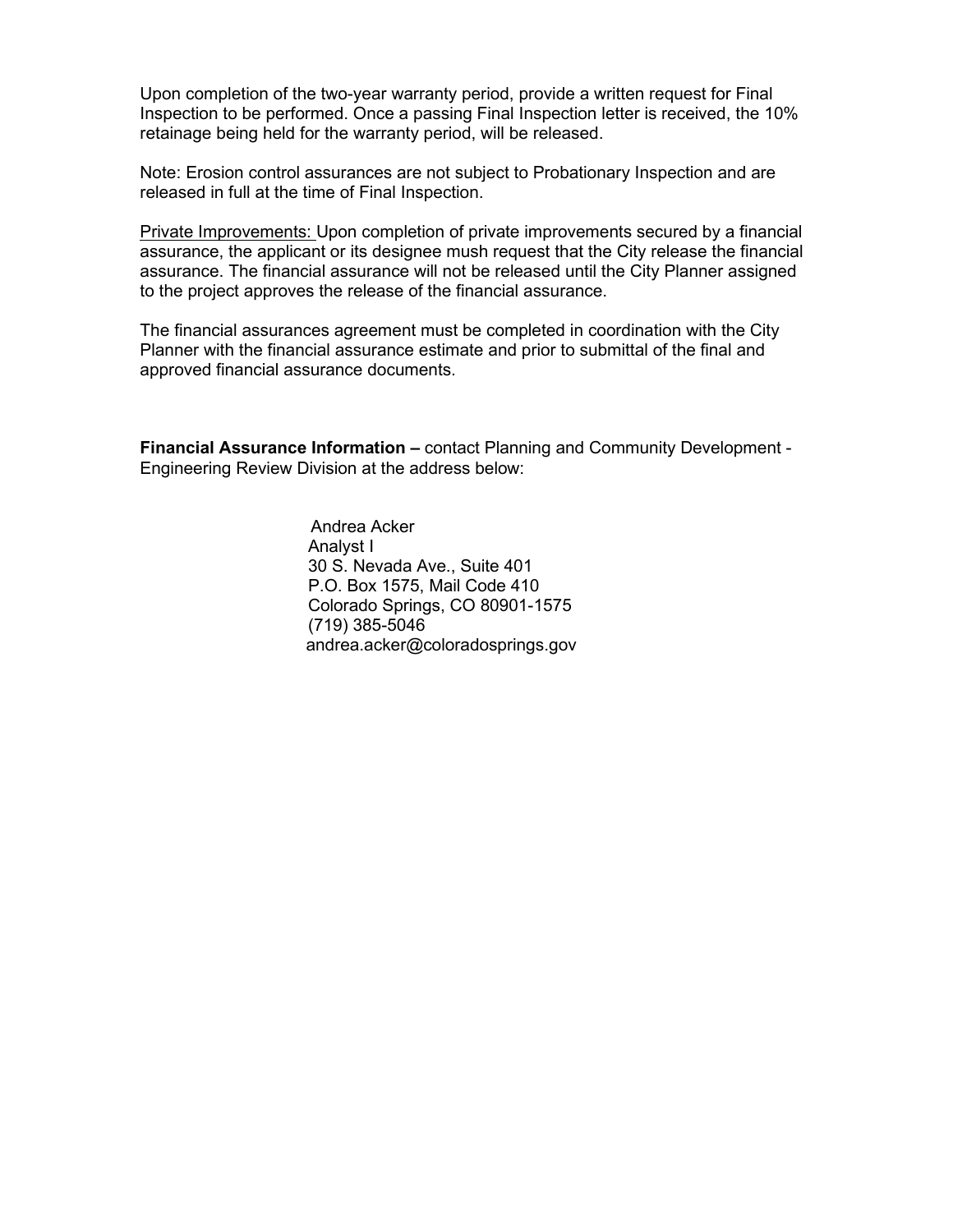### **IRREVOCABLE LETTER OF CREDIT GUIDELINES**

Original Irrevocable Letters of Credit submitted to the City of Colorado Springs for the purposes of financial assurances for subdivision development improvements are acceptable only in the format on the attached form "Irrevocable Letter of Credit." This form is acceptable for lending institutions within Colorado Springs as well as outside the city. The following list outlines key items to assist the lending institution to complete the form:

- Original Letter of Credit must be on bank letterhead.
- Letter of Credit must include exact Subdivision name found on the recorded Plat or, for unplatted parcels, the Legal Description of the affected property.
- Expiration date must be a minimum of 90 days from the Letter of Credit date.
- Public Improvements (Street, Drainage and Erosion Control) may be combined on one bond and private improvements may be combined on one bond, however, public improvements and private improvements must all be kept separate from each other as they are administered differently.
- Any references to the "Uniform Customs and Practices for Documentary Credits" or "Article 5 of the State of Colorado Uniform Commercial Code" **are unacceptable. Letter of Credit will be rejected.**
- Letter of Credit shall have the full address, phone number and signature of an Officer of the lending institution.

Contact Andrea Acker, Analyst I (719-385-5046 or andrea.acker@coloradosprings.gov) for assistance.

> Engineering Review Division P.O. Box 1575, Mail Code 410 30 S. Nevada Avenue, Suite 401 Colorado Springs, CO 80901-1575 (719) 385-5979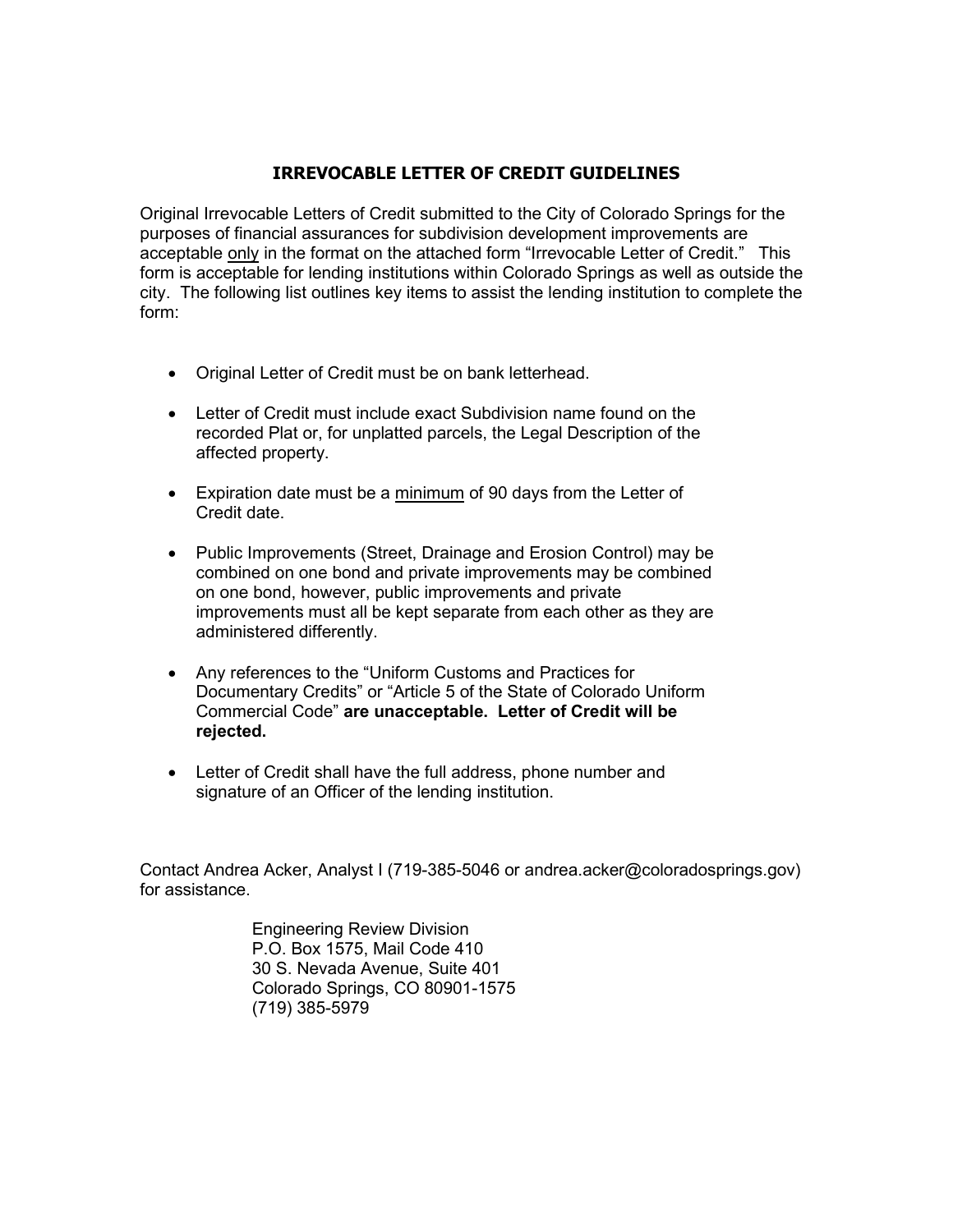# **IRREVOCABLE LETTER OF CREDIT**

| To: City of Colorado Springs<br><b>City Engineering</b>                                                                                                                                                                                                                                                                                                                                                                                                                                                                                                                                                                    | P.O. Box 1575, Mail Code 410<br>Colorado Springs, CO 80901-1575                                                                                            |                                                                                                                                                                                                                                                                                                                                   |  |  |
|----------------------------------------------------------------------------------------------------------------------------------------------------------------------------------------------------------------------------------------------------------------------------------------------------------------------------------------------------------------------------------------------------------------------------------------------------------------------------------------------------------------------------------------------------------------------------------------------------------------------------|------------------------------------------------------------------------------------------------------------------------------------------------------------|-----------------------------------------------------------------------------------------------------------------------------------------------------------------------------------------------------------------------------------------------------------------------------------------------------------------------------------|--|--|
|                                                                                                                                                                                                                                                                                                                                                                                                                                                                                                                                                                                                                            |                                                                                                                                                            | Irrevocable Letter of Credit No.: _______________Expiration Date: ______________                                                                                                                                                                                                                                                  |  |  |
|                                                                                                                                                                                                                                                                                                                                                                                                                                                                                                                                                                                                                            |                                                                                                                                                            |                                                                                                                                                                                                                                                                                                                                   |  |  |
| Beneficiary:                                                                                                                                                                                                                                                                                                                                                                                                                                                                                                                                                                                                               | <b>City of Colorado Springs</b><br>Attn. Andrea Acker<br>P.O. Box 1575, Mail Code 410<br>30 S. Nevada Avenue, Suite 401<br>Colorado Springs, CO 80901-1575 |                                                                                                                                                                                                                                                                                                                                   |  |  |
| Gentlemen:                                                                                                                                                                                                                                                                                                                                                                                                                                                                                                                                                                                                                 |                                                                                                                                                            |                                                                                                                                                                                                                                                                                                                                   |  |  |
| Subdivision:                                                                                                                                                                                                                                                                                                                                                                                                                                                                                                                                                                                                               | accompanied by the following documents:<br>complete the following improvement(s):                                                                          | favor for the amount of \$<br>Written certification from the City of Colorado Springs that the account party has failed to<br>This Letter of Credit shall not be transferable, and it shall be governed by the laws of the State of<br>Colorado. This letter may be extended or otherwise renewed with the Beneficiary's consent. |  |  |
| hereby agrees to honor each draft for payment made in<br>compliance with the terms of this credit if duly presented, together with any documents as<br>specified herein, on or before the expiration date of this letter. In addition, if an out-of-City of<br>Colorado Springs financial institution, the financial institution hereby agrees to honor each draft<br>for payment made in compliance with the terms of this Letter of Credit if duly presented by<br>registered mail or overnight courier, together with any documents, as specified herein, on or<br>before the expiration date of this Letter of Credit. |                                                                                                                                                            |                                                                                                                                                                                                                                                                                                                                   |  |  |
|                                                                                                                                                                                                                                                                                                                                                                                                                                                                                                                                                                                                                            |                                                                                                                                                            | Lending Institution                                                                                                                                                                                                                                                                                                               |  |  |
|                                                                                                                                                                                                                                                                                                                                                                                                                                                                                                                                                                                                                            |                                                                                                                                                            | Address                                                                                                                                                                                                                                                                                                                           |  |  |
|                                                                                                                                                                                                                                                                                                                                                                                                                                                                                                                                                                                                                            |                                                                                                                                                            |                                                                                                                                                                                                                                                                                                                                   |  |  |
|                                                                                                                                                                                                                                                                                                                                                                                                                                                                                                                                                                                                                            |                                                                                                                                                            |                                                                                                                                                                                                                                                                                                                                   |  |  |
|                                                                                                                                                                                                                                                                                                                                                                                                                                                                                                                                                                                                                            |                                                                                                                                                            | Telephone                                                                                                                                                                                                                                                                                                                         |  |  |

Lending Institution Officer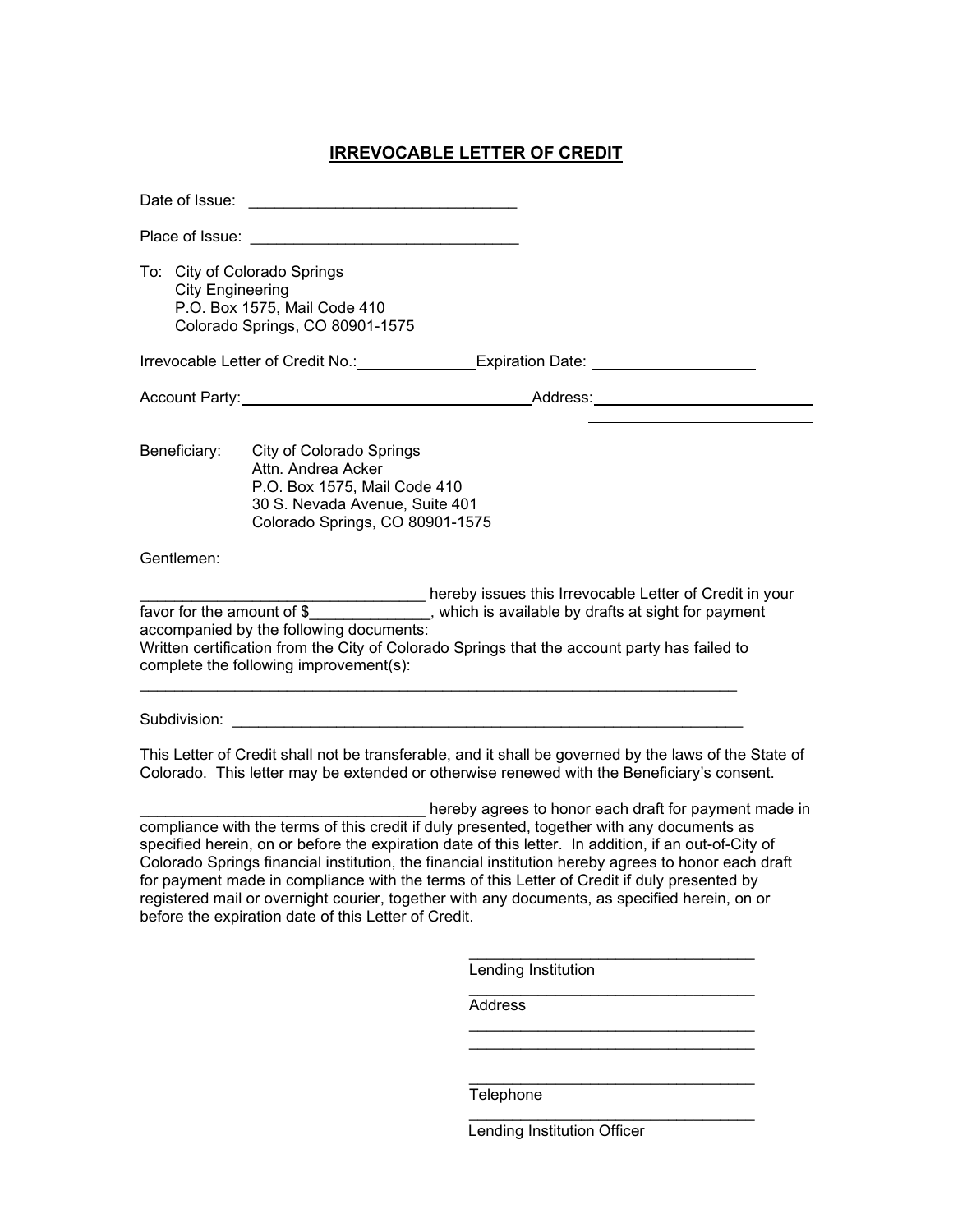### **ASSIGNMENT OF DEPOSITS GUIDELINES**

Certificates of Deposits submitted to the City of Colorado Springs for the purposes of financial assurances for subdivision development improvements are acceptable **ONLY** with the attached form "Assignment of Deposits." The following list outlines key items to assist with completion of the form:

- Include a reference date at the top of the form.
- The Developer's name as it appears on the Certificate of Deposit is entered on line two.
- In the blanks below paragraph 1, describe the improvement for which the Certificate of Deposit is given as a financial assurance and include the legal description, examples:

Shall install and complete the following improvements: *[street, drainage or erosion control improvements].* 

Subdivision: *["X Y Z…" Subdivision]* 

**PLEASE NOTE:** The correct improvements and Subdivision name must be substituted for the example information noted in the brackets above before submitting the Assignment of Deposit. If this information is not correctly labeled or has been typed then crossed out and then re-written correctly in ink, the Assignment of Deposit will be sent back.

- Include the financial assurance amount in words and figures along with the lending institution's CD identification number.
- Attach as Exhibit "A" the original or copy of the CD document submitted by the lending institution. The City does not require joint ownership of the CD.
- Type the names and titles of the Developer and the lending institution's representative, date and notarize all signatures.
- Expiration date must be a minimum of 90 days from issuance date and must be auto renewable.
- Include addresses and telephone numbers for the lending institution and Developer.
- Questions and assistance, contact:

 Andrea Acker Analyst I 30 S. Nevada Ave., Suite 401 P.O. Box 1575, Mail Code 410 Colorado Springs, CO 80901-1575 (719) 385-5046 andrea.acker@coloradosprings.gov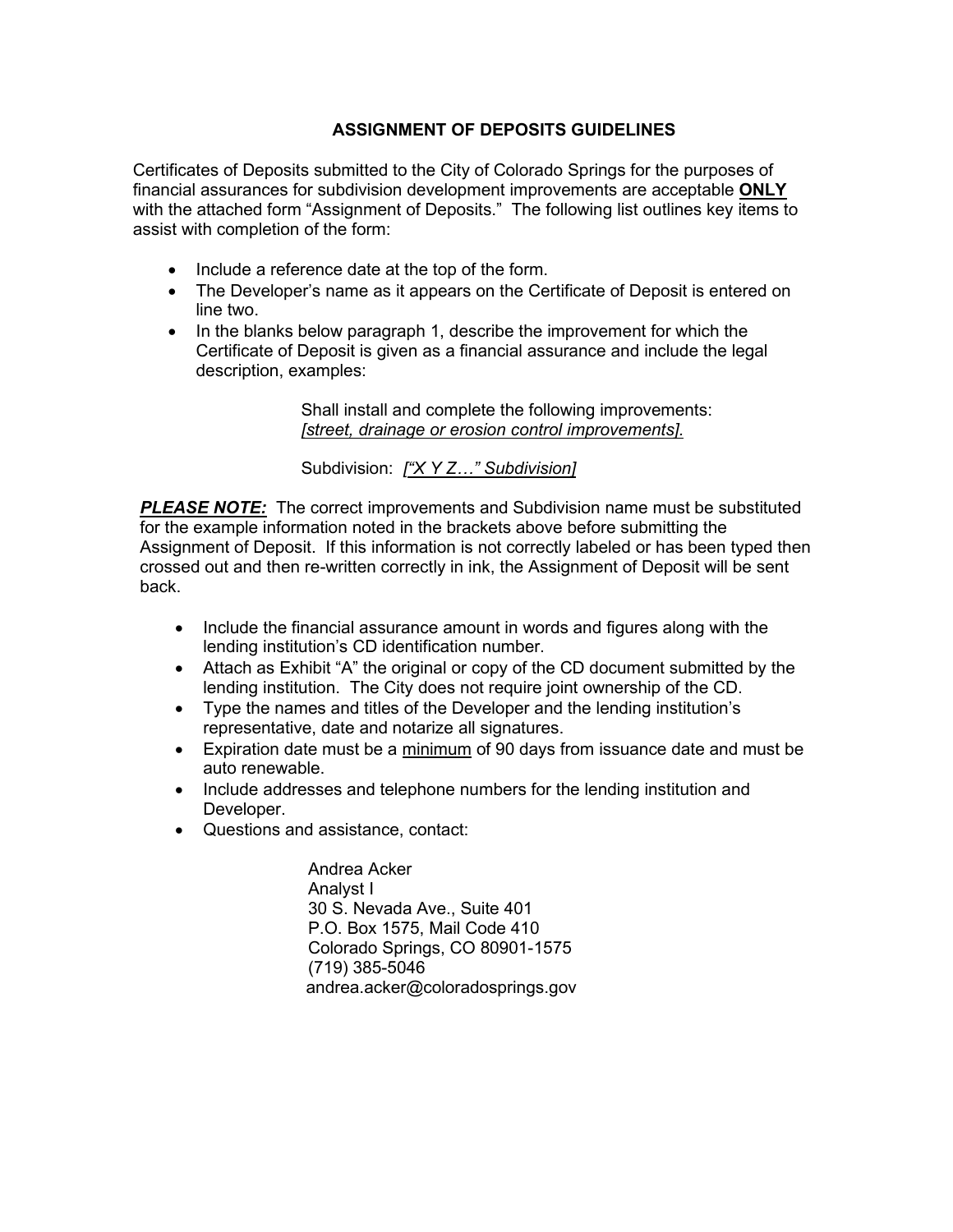#### **Assignment of Deposits**

| This assignment, dated for reference the<br>entered into by and between: | day of | is made and                |
|--------------------------------------------------------------------------|--------|----------------------------|
| Address:                                                                 |        | (hereinafter "Developer"), |
| Address:                                                                 |        | (hereinafter "Bank"),      |

and the City of Colorado Springs, a home rule city and a Colorado municipal corporation (hereinafter the "City").

1. Pursuant to the Code of the City of Colorado Springs, 2001, as amended, the Developer is required to post an assurance guaranteeing that the developer shall install and complete the following improvements:

\_\_\_\_\_\_\_\_\_\_\_\_\_\_\_\_\_\_\_\_\_\_\_\_\_\_

(Improvements)

| For Subdivision:                                                |                                                                                                 |  |
|-----------------------------------------------------------------|-------------------------------------------------------------------------------------------------|--|
| The Developer has deposited with the Bank the principal sum of: |                                                                                                 |  |
|                                                                 | 65                                                                                              |  |
| in Certificate of Deposit number                                | , a copy of which is attached as Exhibit "A"                                                    |  |
|                                                                 | and hereby made a part of this agreement. (Any renewals of this CD shall be attached to Exhibit |  |
| "A".)                                                           |                                                                                                 |  |

- 2. Developer hereby assigns all of Developer's rights and title to the deposited funds and certificate of deposit to the City as an assurance that the Developer shall install and complete the improvements identified above. This assignment pertains only to the principal above, or as later amended, and not to any interest due on the principal. All right and ownership to any interest earned remains with and in the Developer. In the event that the improvements are not installed and completed as required by the City prior to the expiration of the designated term of the certificate of deposit, then the City may cash the certificate of deposit with such funds being forfeited to the City. However, if the City has not yet deemed it necessary that the Developer has installed and completed the improvements prior to the expiration of the designated term of the certificate of deposit, the Developer may renew the certificate of deposit for an additional term by notice to the Bank or by auto-renewal or the Developer shall provide another form of assurance acceptable to the City prior to expiration of the designated term of the certificate of deposit. Additional terms shall be for a minimum of ninety days.
- 3. This Assignment of Deposits is subject to and shall be interpreted under the law of the State of Colorado, and the Charter, City Code, Ordinances, Rules and Regulations of the City of Colorado Springs, Colorado, a Colorado home rule city. The Bank agrees that, not withstanding any term in the certificate of deposit or the Bank's rules and regulations for certificates of deposit to the contrary, the Bank acknowledges and accepts the assignment of all rights and title in the certificate of deposit and the deposited funds to the City, and agrees that the funds therein on deposit shall not be accessed or otherwise used by the Bank for satisfaction of any claim or liability of the Depositor. The Bank further agrees that the funds in the certificate of deposit shall only be released to the City, when and if so requested by the City in writing. Funds in this certificate of deposit shall be released to the developer only in accord with this Agreement of Deposits.
- 4. The Parties further agree that in the event that the Developer has completed the installation of the improvements and the improvements have been approved and accepted by the City, then on the date of that written acceptance, this Assignment agreement shall become null and void, and all rights and title to the certificate of deposit as granted to the City shall revert to the Developer, and the relationship between the Developer and the Bank shall be as stated in the Certificate of Deposit agreement between the Developer and the Bank.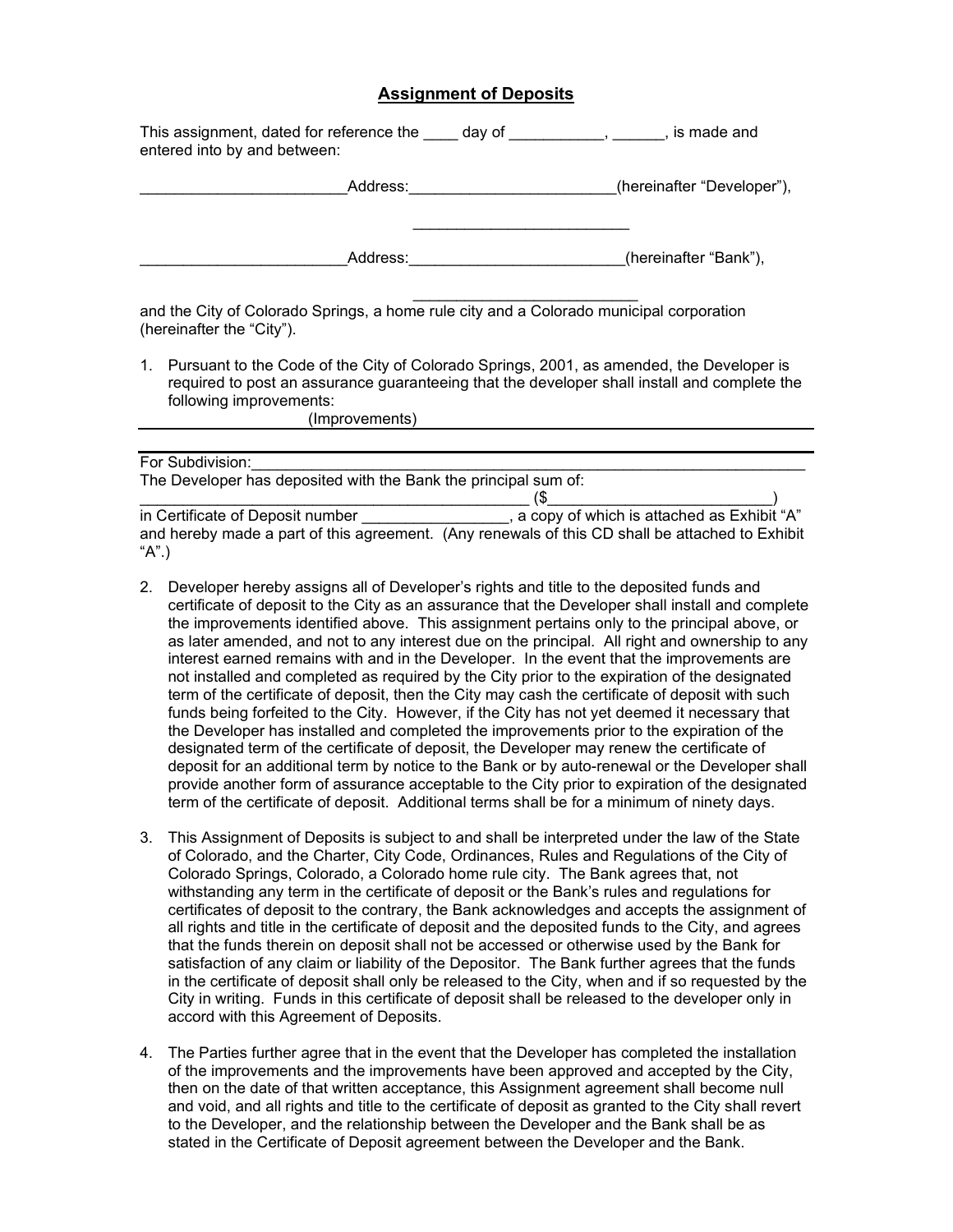| For the Bank:<br>By: _____________________(title)_______________this _____day of ________________                                                                                                                             |     |               |                                         |  |
|-------------------------------------------------------------------------------------------------------------------------------------------------------------------------------------------------------------------------------|-----|---------------|-----------------------------------------|--|
| County of ____________________                                                                                                                                                                                                | )ss |               |                                         |  |
| The foregoing Assignment instrument was acknowledged before me this ____day of ________,                                                                                                                                      |     |               |                                         |  |
| by by as (title) and the Bank of the Bank of the Bank of the Bank of the Bank of the Bank of the Bank of the Bank of the Bank of the Bank of the Bank of the Bank of the Bank of the Bank of the Bank of the Bank of the Bank |     |               |                                         |  |
| (Seal)                                                                                                                                                                                                                        |     | Notary Public | My Commission Expires:                  |  |
| For the Developer:<br>By:______________________(title)_______________ this ______ day of ________________________________                                                                                                     |     |               |                                         |  |
| County of (County of                                                                                                                                                                                                          | )ss |               |                                         |  |
| The foregoing Assignment instrument was acknowledged before me this ____ day of                                                                                                                                               |     |               |                                         |  |
| (Seal)                                                                                                                                                                                                                        |     |               | Notary Public<br>My Commission Expires: |  |
| For the Developer:<br>By:_____________________(title)_______________this ______ day of ________________                                                                                                                       |     |               |                                         |  |
|                                                                                                                                                                                                                               |     |               |                                         |  |
| County of __________                                                                                                                                                                                                          | )ss |               |                                         |  |
| The foregoing Assignment instrument was acknowledged before me this _____ day of                                                                                                                                              |     |               |                                         |  |
|                                                                                                                                                                                                                               |     | Notary Public | My Commission Expires:                  |  |
| For the City:<br>By: _______________________(title)_______________ this ______ day of                                                                                                                                         |     |               |                                         |  |
| Approved as to Form                                                                                                                                                                                                           |     |               |                                         |  |
| Senior Attorney<br><b>City of Colorado Springs</b>                                                                                                                                                                            |     |               |                                         |  |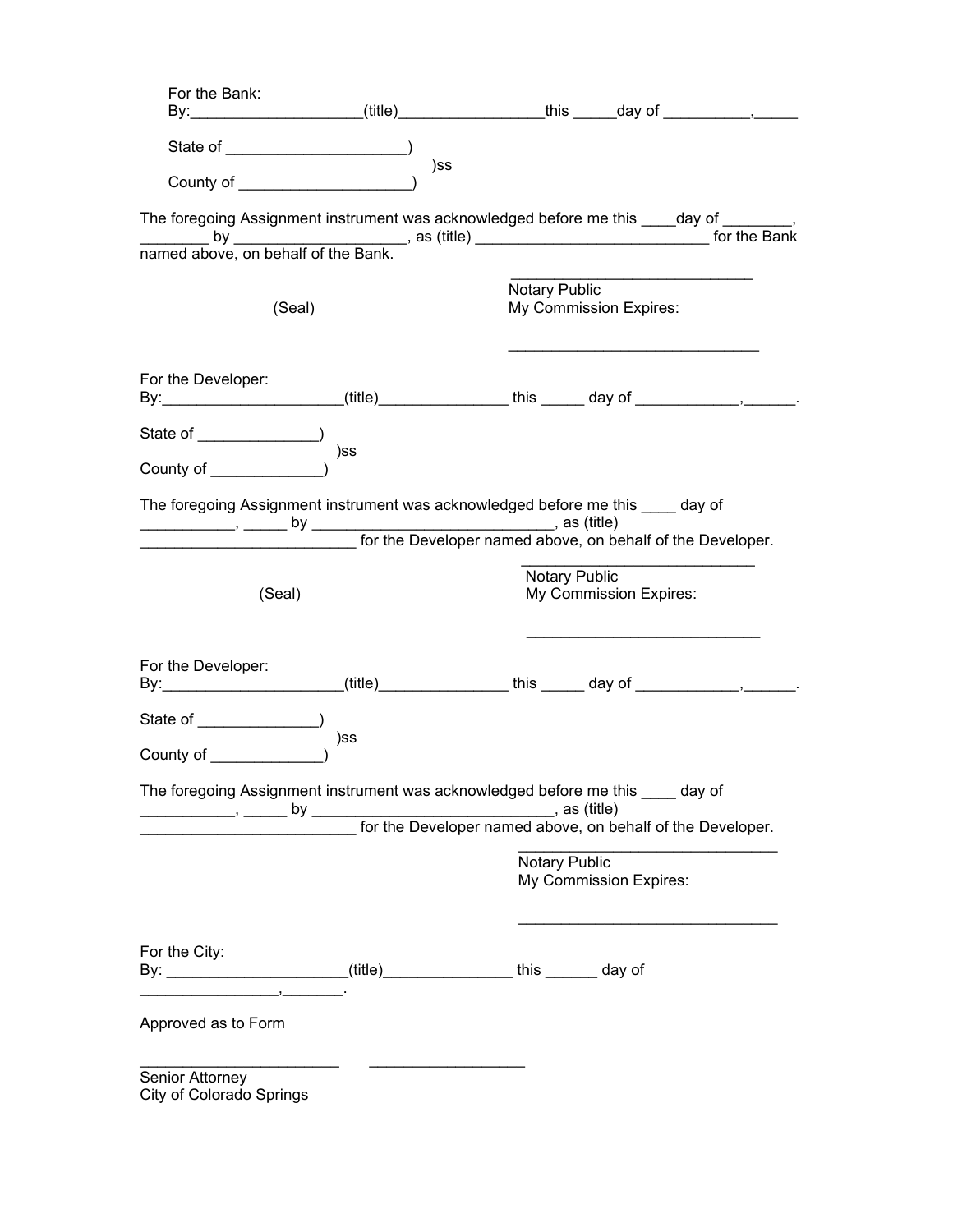### **SUBDIVISION BOND GUIDELINES**

Original Subdivision Bonds submitted to the City of Colorado Springs for the purposes of financial assurances for subdivision development improvements are acceptable only in the formats on the attached form "Subdivision Bond." These forms are acceptable for Sureties within Colorado Springs as well as outside the city. The following list outlines key items to assist the Surety to complete the form:

- The completion date must be a minimum of **90 days** after the issue date.
- Original Subdivision Bond must include the exact Subdivision name found on recorded Plat or, for unplatted parcels, the Legal Description of the affected property.
- Principal and Surety signatures must be notarized.
- When applicable, Power of Attorney documents must be attached.
- No hand-lettered text, white-out, or other corrections will be accepted.
- Public Improvements (Street, Drainage and Erosion Control) may be combined on one bond and private improvements may be combined on one bond, however, public improvements and private improvements must all be kept separate from each other as they are administered differently.

Contact Andrea Acker, Analyst I (719-385-5046 or andrea.acker@coloradosprings.gov) for assistance.

> Engineering Review Division P.O. Box 1575, Mail Code 410 30 S. Nevada Avenue, Suite 401 Colorado Springs, CO 80901-1575 (719) 385-5979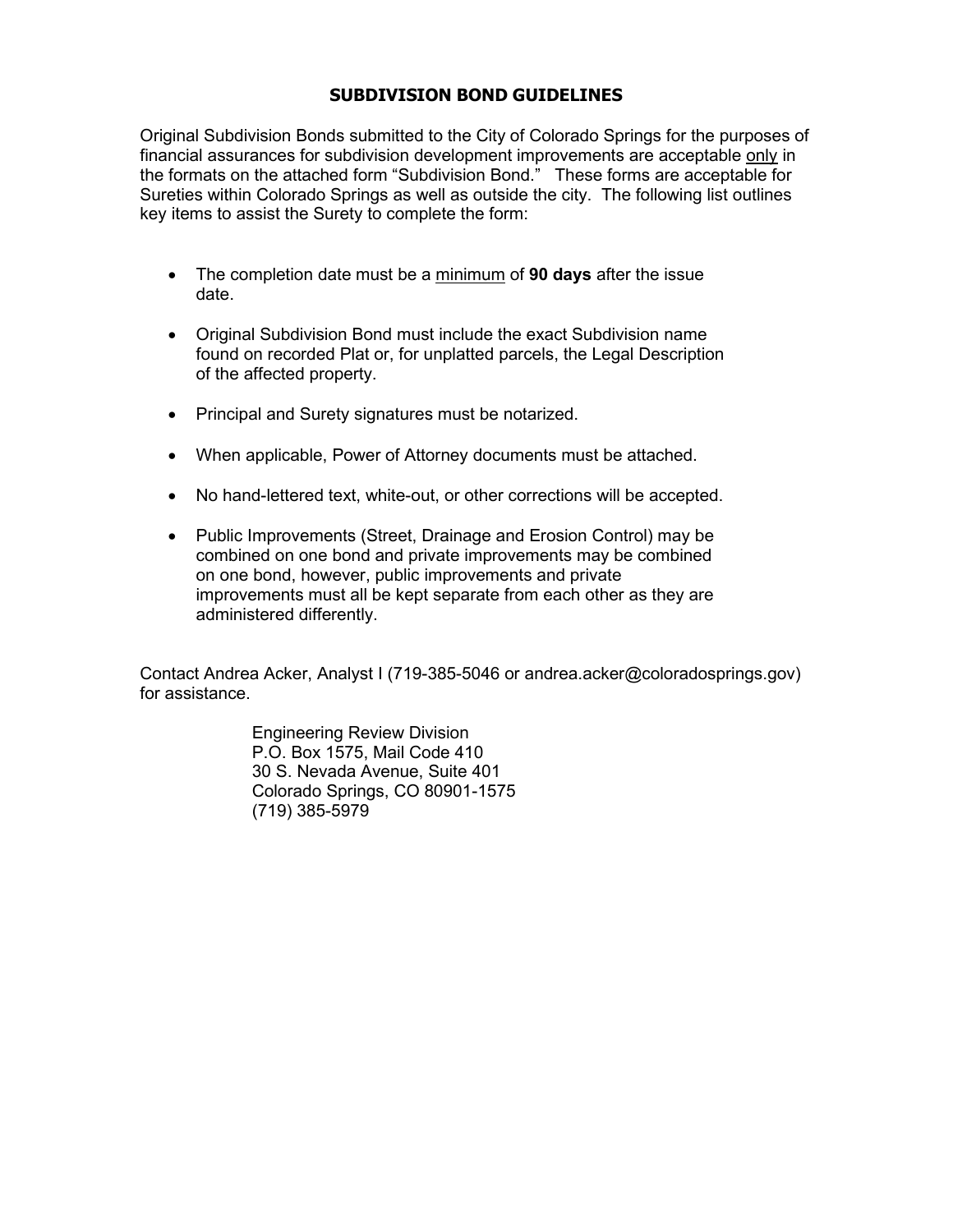**SUBDIVISION BOND KNOW ALL MEN BY THESE PRESENTS:** That we  $\mathcal{L}_\text{max}$  , and the contract of the contract of the contract of the contract of the contract of the contract of the contract of the contract of the contract of the contract of the contract of the contract of the contr Address: external as principal, and Address: a corporation existing under and by virtue of the laws of the State of and authorized to do business in the State of Colorado, as surety, are held and firmly bound under the City of Colorado Springs, a municipal corporation of the State of Colorado, in the penal sum of dollars, the dollars, the dollars, the dollars, the dollars, the dollars, the dollars, the dollars, the payment of which well and truly to be made, and each of us bind ourselves, our and each of our heirs, executors, administrators, successors and assigns jointly, and severally, firmly by these presents.

**Bond No.:** *Bond No.:* $\blacksquare$ 

**NOW THEREFORE,** the condition of the above obligation is such that:

**WHEREAS,** the above bounden principal is the owner of and/or is interested in or developing land and premises known as (Subdivision Name)

**WHEREAS,** said subdivision is subject to the provisions and conditions of the ordinance of the City of Colorado Springs known as the Subdivision Ordinance, which ordinance inter alia requires the installation of various street and other improvements by said principal; and

**WHEREAS,** under said Subdivision Ordinance the said principal in Colorado Springs, Colorado is required "as part of his responsibility" to install and construct the following improvements:

(Improvements)

 $\overline{a}$